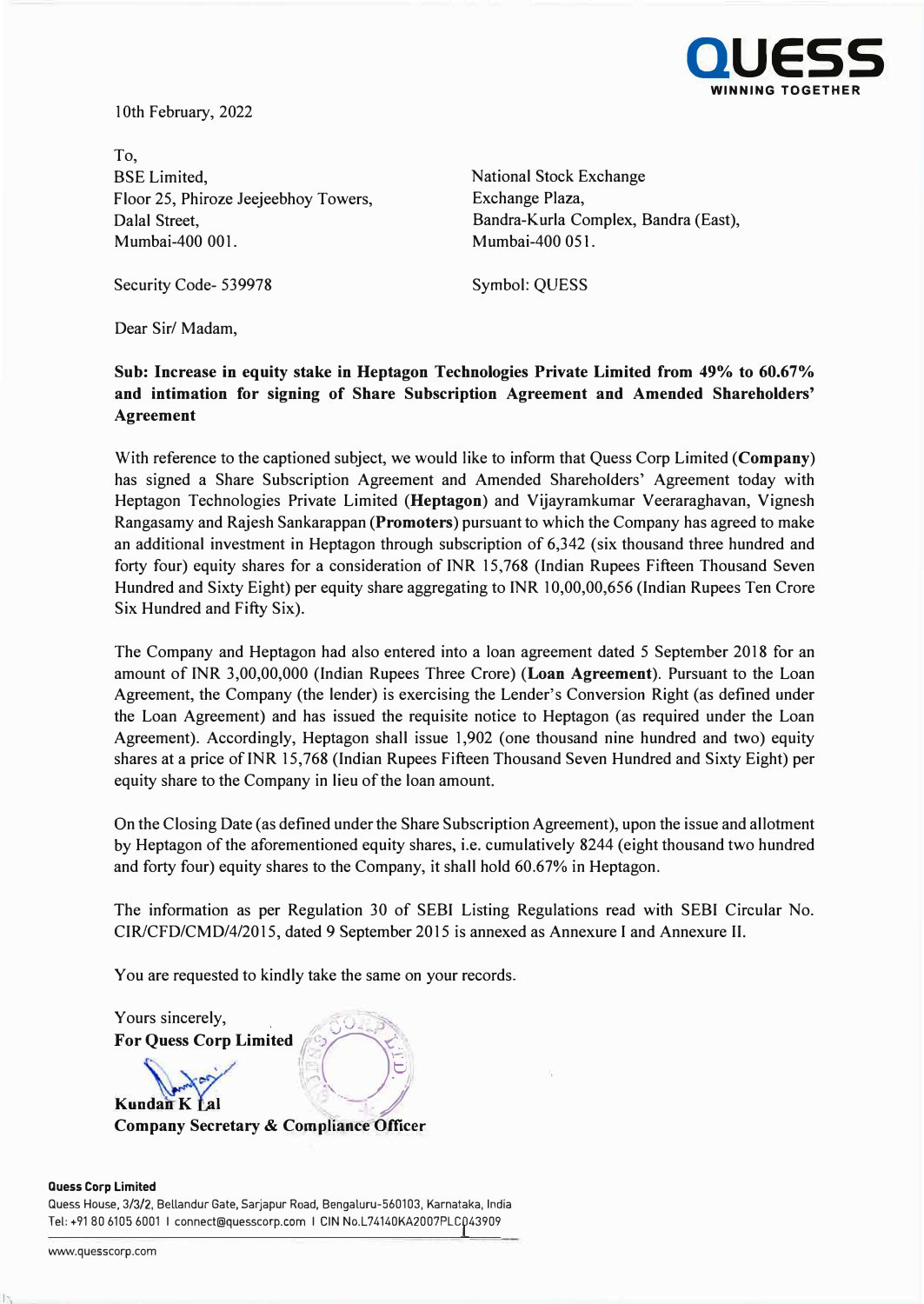

### **ANNEXUREI**

| <b>S. No.</b> | <b>Particulars</b>                                                                                                                                                                               | <b>Details</b>                                                                                                                                                                                                                 |
|---------------|--------------------------------------------------------------------------------------------------------------------------------------------------------------------------------------------------|--------------------------------------------------------------------------------------------------------------------------------------------------------------------------------------------------------------------------------|
| 1.            | Name of the target entity, details in                                                                                                                                                            | Heptagon<br>Technologies<br>Private<br>Limited                                                                                                                                                                                 |
|               | brief such as size, turnover etc.                                                                                                                                                                | (Heptagon)                                                                                                                                                                                                                     |
|               |                                                                                                                                                                                                  | Heptagon is engaged in the business of niche<br>software development specialising in digital<br>consulting, digital transformation and product<br>engineering.<br>Heptagon had INR 17.40 crores of revenues for<br>FY 2020-21. |
| 2.            | Whether the acquisition would fall                                                                                                                                                               |                                                                                                                                                                                                                                |
|               | within related party transaction(s) and<br>whether the promoter/ promoter<br>group/ group companies have any<br>interest in the entity being acquired? If<br>yes, nature of interest and details | Yes, the investment shall be a related party<br>transaction and prior to the investment the<br>Company holds 49% in Heptagon.<br>The transaction shall be done at arm's length.                                                |
|               | thereof and whether the same is done<br>at "arms length"                                                                                                                                         |                                                                                                                                                                                                                                |
| 3.            | Industry to which the entity being<br>acquired belongs.                                                                                                                                          | Software development.                                                                                                                                                                                                          |
| 4.            | Objects and effects of acquisition<br>(including but not<br>limited<br>to,<br>disclosure of reasons for acquisition<br>of target entity, if its business is                                      | The investment is in line with Quess' digital first<br>strategy to boost overall digital revenues.<br>Controlling stake will enable Quess acquire IP of                                                                        |
|               | outside the main line of business of the<br>listed entity).                                                                                                                                      | key digital assets.                                                                                                                                                                                                            |
| 5.            | Brief details of any governmental or<br>regulatory approvals required for the<br>acquisition.                                                                                                    | <b>No</b><br>governmental<br>regulatory<br>approvals<br>or<br>required.                                                                                                                                                        |
| 6.            | Indicative time period for completion<br>of the acquisition.                                                                                                                                     | Prior to 28 February 2022.                                                                                                                                                                                                     |
| 7.            | Nature of consideration - whether<br>cash consideration or share swap and<br>details of the same.                                                                                                | Cash consideration.<br>The total investment for the subscription of equity<br>shares is INR 10,00,00,656.                                                                                                                      |
|               |                                                                                                                                                                                                  | Additionally, the loan given by the Company to<br>Heptagon of INR 3,00,00,000 shall be converted<br>into fully paid up equity shares at the same<br>valuation.                                                                 |
| 8.            | Cost of acquisition or the price at<br>which the shares are acquired.                                                                                                                            | Each equity share shall be issued at an issue price<br>of INR 15,768, aggregating to INR 10,00,00,656.                                                                                                                         |

## **Information as per Regulation 30 of Listing Regulations read with SEBI Circular No. CIR/CFD/CMD/4/2015, dated 9 September 2015**

### **Ouess Corp Limited**

Quess House, 3/3/2, Bellandur Gate, Sarjapur Road, Bengaluru-560103, Karnataka, India Tel: +91 80 6105 6001 I connect@quesscorp.com I CIN No.L74140KA2007PLC043909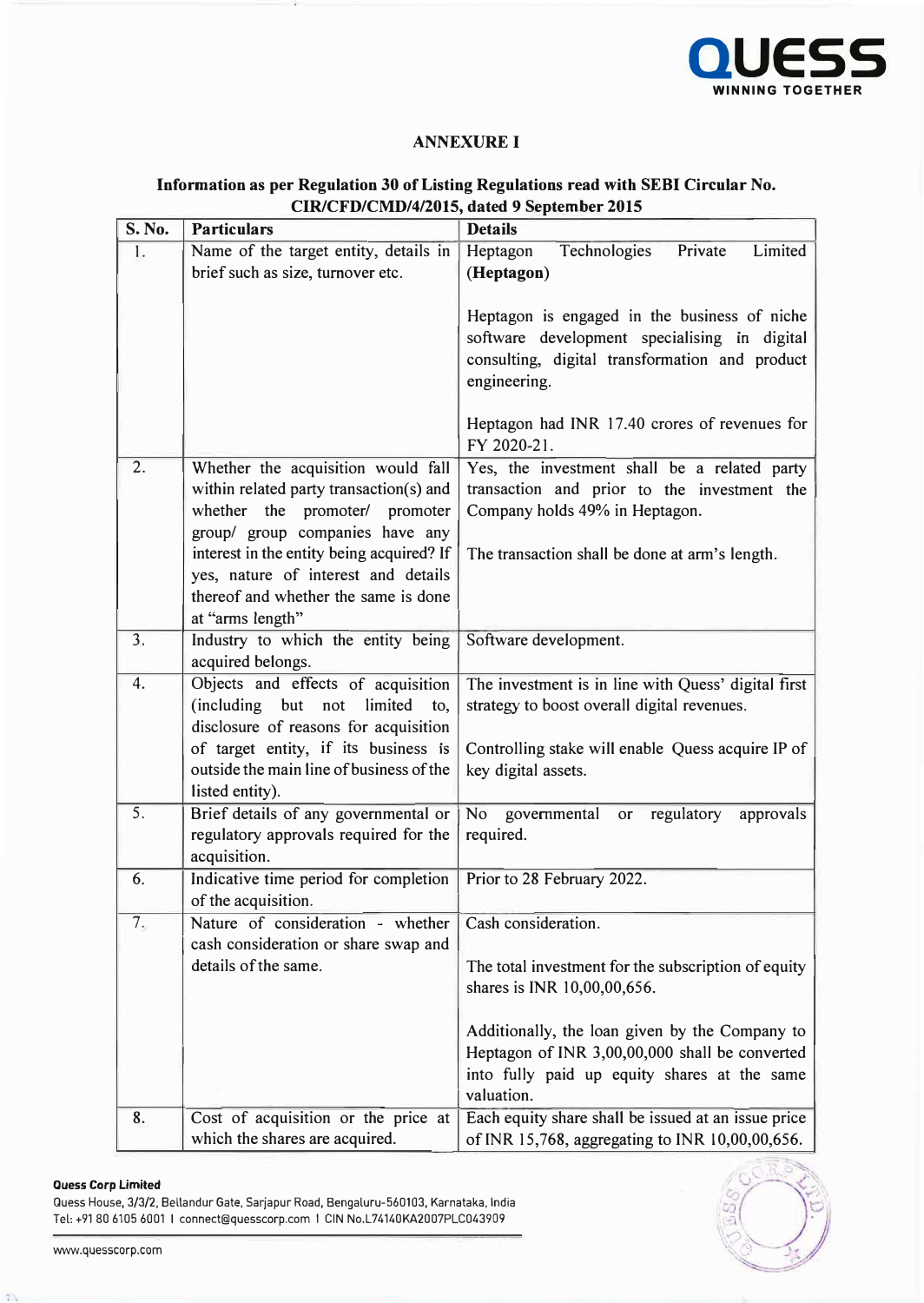

| 9.  | Percentage of shareholding/control     | After subscription of equity shares and conversion |
|-----|----------------------------------------|----------------------------------------------------|
|     | acquired and/ or number of shares      | of the loan amount, the Company shall hold         |
|     | acquired.                              | 60.67% in Heptagon.                                |
| 10. | Brief background about the entity      | Heptagon is engaged in the business of niche       |
|     | acquired in terms of products/line of  | software development specialising in digital       |
|     | acquired, date<br>business<br>$\sigma$ | consulting, digital transformation and product     |
|     | incorporation, history of last 3 years | engineering.                                       |
|     | turnover, country in which the         |                                                    |
|     | acquired entity has presence and any   | Heptagon was incorporated on 23 July 2015 in       |
|     | other significant information (in      | India.                                             |
|     | brief).                                |                                                    |
|     |                                        | <i>Values in INR crores</i>                        |
|     |                                        | <b>FY19-20</b><br><b>FY18-19</b><br>FY20-21        |
|     |                                        | 6.38<br>17.40<br>Revenue<br>5.30                   |
|     |                                        |                                                    |
|     |                                        |                                                    |



**Quess Corp Limited**  Quess House, 3/3/2, Bellandur Gate, Sarjapur Road, Bengaluru-560103, Karnataka, India Tel: +91 80 6105 6001 I connect@quesscorp.com I GIN No.L74140KA2007PLC043909

 $\mathsf{L}$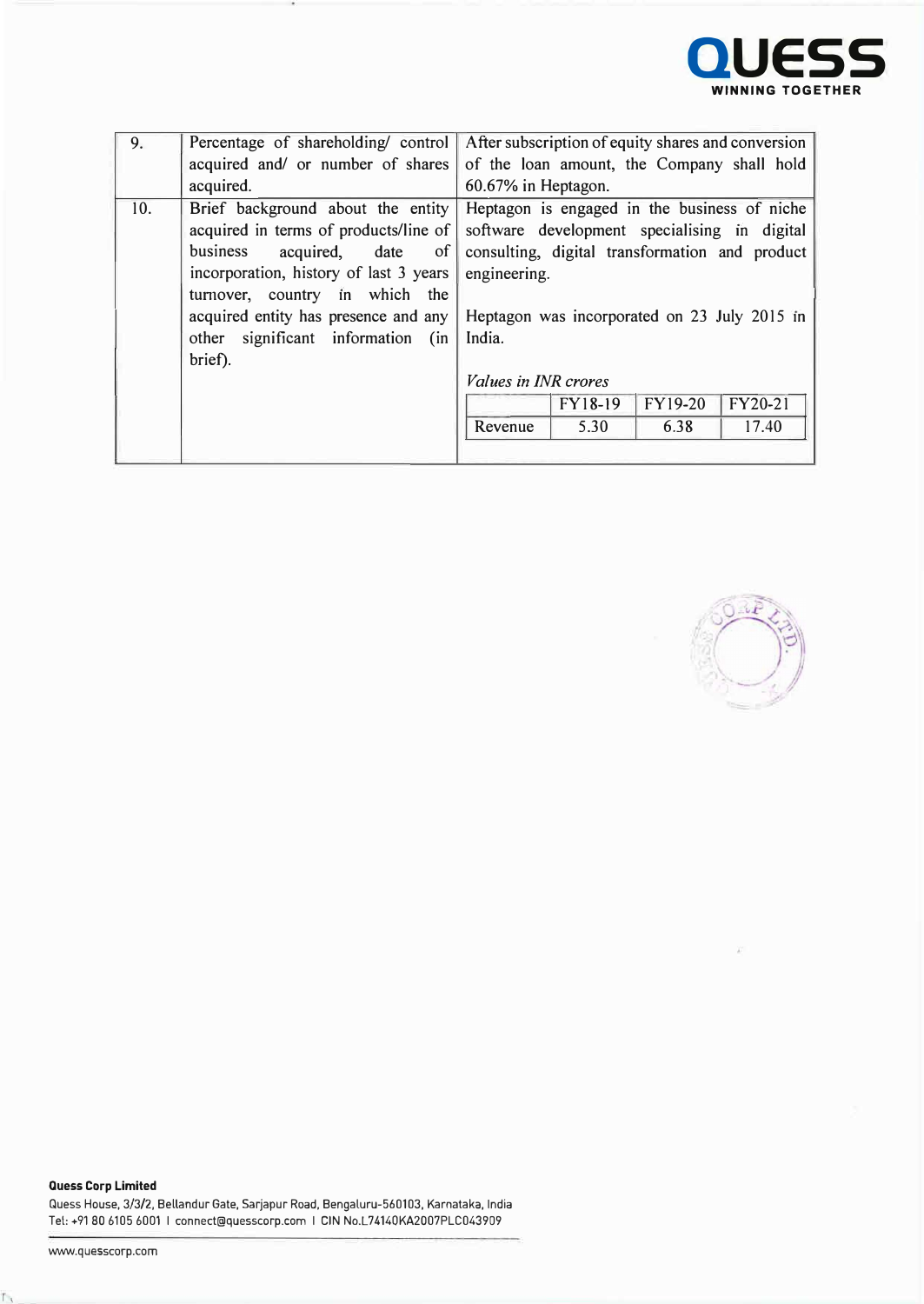

## **ANNEXURE II**

# **Information as per Regulation 30 of Listing Regulations read with SEBI Circular No. CIR/CFD/CMD/4/2015, dated 9 September 2015**

| S. No.           | <b>Particulars</b>                                                  | <b>Details</b>                                        |
|------------------|---------------------------------------------------------------------|-------------------------------------------------------|
| 1.               | Name(s) of parties with whom the                                    | Share Subscription Agreement executed amongst         |
|                  | agreement is entered.                                               | the Company, Heptagon and the Promoters.              |
|                  |                                                                     | Amended Shareholders Agreement executed               |
|                  |                                                                     | amongst the Company, Heptagon and the                 |
|                  |                                                                     | Promoters.                                            |
| 2.               | of<br>entering<br>Purpose<br>into<br>the                            | Share Subscription Agreement entered into for         |
|                  | agreement.                                                          | the subscription of equity shares and conversion      |
|                  |                                                                     | of loan amount in Heptagon by the Company.            |
|                  |                                                                     | Amended Shareholders Agreement entered into           |
|                  |                                                                     | for agreeing to the inter-se rights and obligations   |
|                  |                                                                     | of the shareholders (the Company and the              |
|                  |                                                                     | Promoters) of Heptagon and the management of          |
|                  |                                                                     | Heptagon.                                             |
| $\overline{3}$ . | Shareholding, if any, in the entity with                            | Prior to the present investment by the Company        |
|                  | whom the agreement is executed.                                     | holds 49% in Heptagon.                                |
|                  |                                                                     | After subscription of equity shares<br>and            |
|                  |                                                                     | conversion of the loan amount, the Company            |
|                  |                                                                     | shall hold 60.67% in Heptagon.                        |
| 4.               | Significant terms of the agreement (in                              | The key terms/ rights provided in the Share           |
|                  | brief) special rights like right to                                 | Subscription<br>Agreement<br>and<br>Amended           |
|                  | appoint directors, first right to share                             | Shareholders Agreement inter alia include the         |
|                  | subscription in case of issuance of                                 | right of the Company to appoint directors,            |
|                  | shares, right to restrict any change in                             | customary reserved matter rights to the               |
|                  | capital structure etc.                                              | Promoters, pre-emptive rights, anti-dilution          |
| 5.               |                                                                     | rights, liquidation preference, superior rights, etc. |
|                  | Whether, the said parties are related to                            | Heptagon is an associate company of the               |
|                  | promoter/ promoter group/ group<br>companies in any manner. If yes, | Company.                                              |
|                  | nature of relationship.                                             |                                                       |
| 6.               | Whether the transaction would fall                                  | Yes, the investment shall be a related party          |
|                  | within related party transactions? If                               | transaction and prior to the investment the           |
|                  | yes, whether the same is done at                                    | Company holds 49% in Heptagon.                        |
|                  | "arm's length".                                                     |                                                       |
|                  |                                                                     | The transaction shall be done at arm's length.        |
| 7.               | In case of issuance of shares to the                                | Under the Share Subscription Agreement, the           |
|                  | parties, details of issue price, class of                           | Company shall invest INR 10,00,00,656 in              |
|                  | shares issued.                                                      | Heptagon by subscribing to equity shares at an        |
|                  |                                                                     | issue price of INR 15,768. Additionally, the loan     |
|                  |                                                                     | given by the Company to Heptagon of INR               |

#### **Ouess Corp Limited**

Quess House, 3/3/2, Bellandur Gate, Sarjapur Road, Bengaluru-560103, Karnataka, India Tel: +91 80 6105 6001 I connect@quesscorp.com I CIN No.L74140KA2007PLC043909

ĥ.